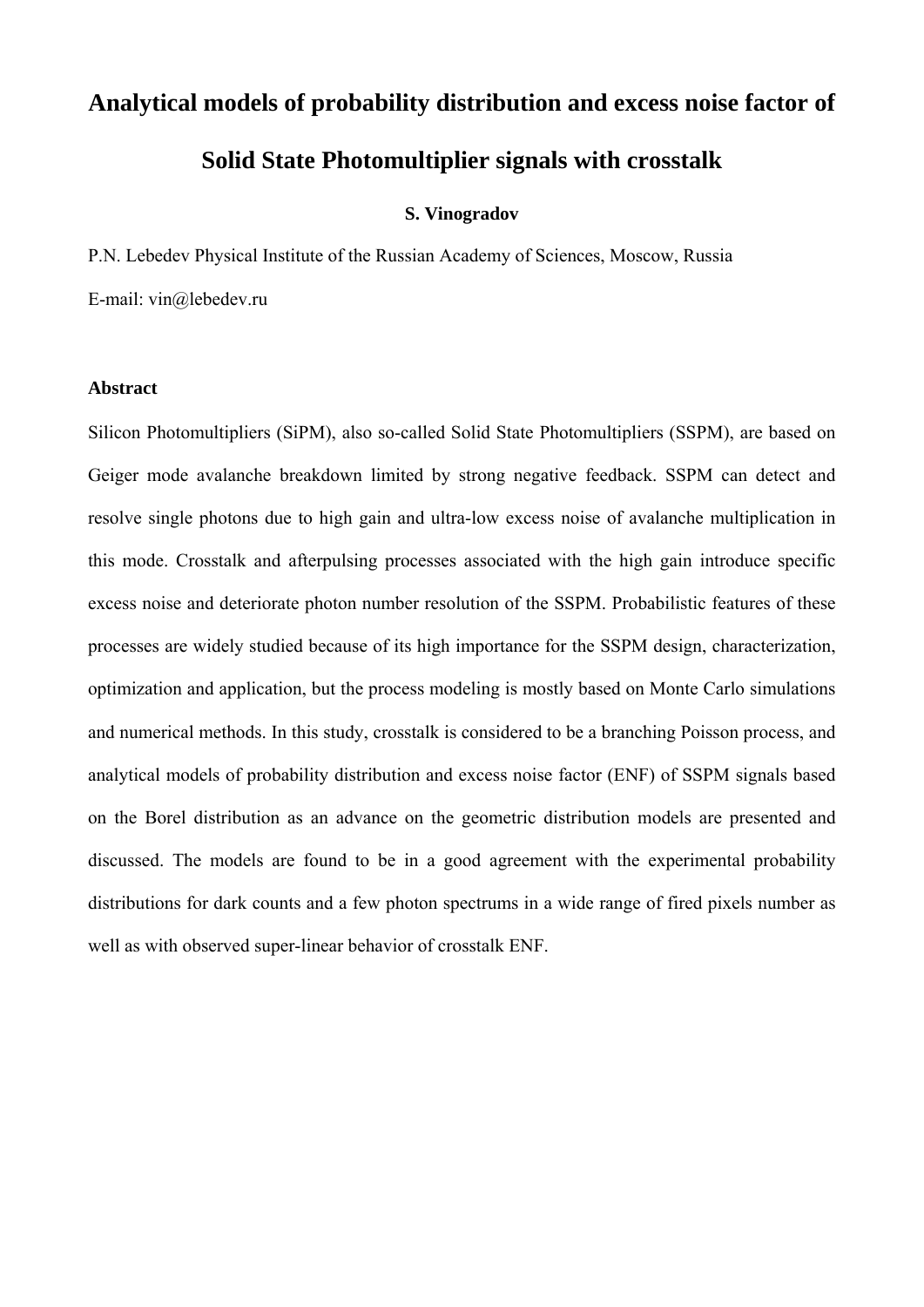#### **1. Introduction**

Silicon or, more general, Solid State Photomultipliers (SiPM, SSPM) are widely recognized as photodetectors with the perfect pulse height (photon number) resolution due to high gain and ultralow excess noise of a limited Geiger mode avalanche multiplication. However, high gain of the SSPM is inherently accompanied with hot-carrier-induced optical emission and trapping-detrapping effects resulting in crosstalk and afterpulsing, each of which in turn deteriorates the probability distribution of output signals and arises specific excess noises. Excess noise factor (ENF) of crosstalk and afterpulsing of SSPM without protection at high overvoltage happens to be much higher than that of vacuum photomultipliers (PMT). It means that actual resolution of SSPM may be much worse than that of PMT even if a few photon spectrums of SSPM output signals are clearly resolved [1-4].

Therefore, we have to understand the role of the crosstalk and afterpulsing probability distributions and corresponding excess noises in the SSPM design (e.g. trade-off in reduction of crosstalk by inter-pixel trench isolation and photon detection efficiency (PDE) by fill factor), characterization (e.g. pure single electron gain and single photon PDE), optimization (e.g. optimal overvoltage to balance PDE and crosstalk for lowest ENF), and application (e.g. optimal overvoltage and integration time for the best energy resolution of scintillation detection).

Obviously, analytical expressions for the probability distribution, and, hence, mean, variance and ENF of crosstalk and afterpulsing may provide complete knowledge about these stochastic processes. In spite of considerable interest to crosstalk and afterpulsing expressed almost in all studies of SSPM, the theoretical analyses of crosstalk and afterpulsing contributions to the SSPM output signals are mostly based on Monte Carlo simulations. This approach often provides good fit with experimental results (e.g. [4]), but it could not deliver analytical clarity in our understanding of these effects. Some studies are focused on recursive algorithms and linear matrix transformation approaches to reconstruct SSPM signals with crosstalk, but the higher-order cascade effects are still used to be accounted by numerical methods [5-7].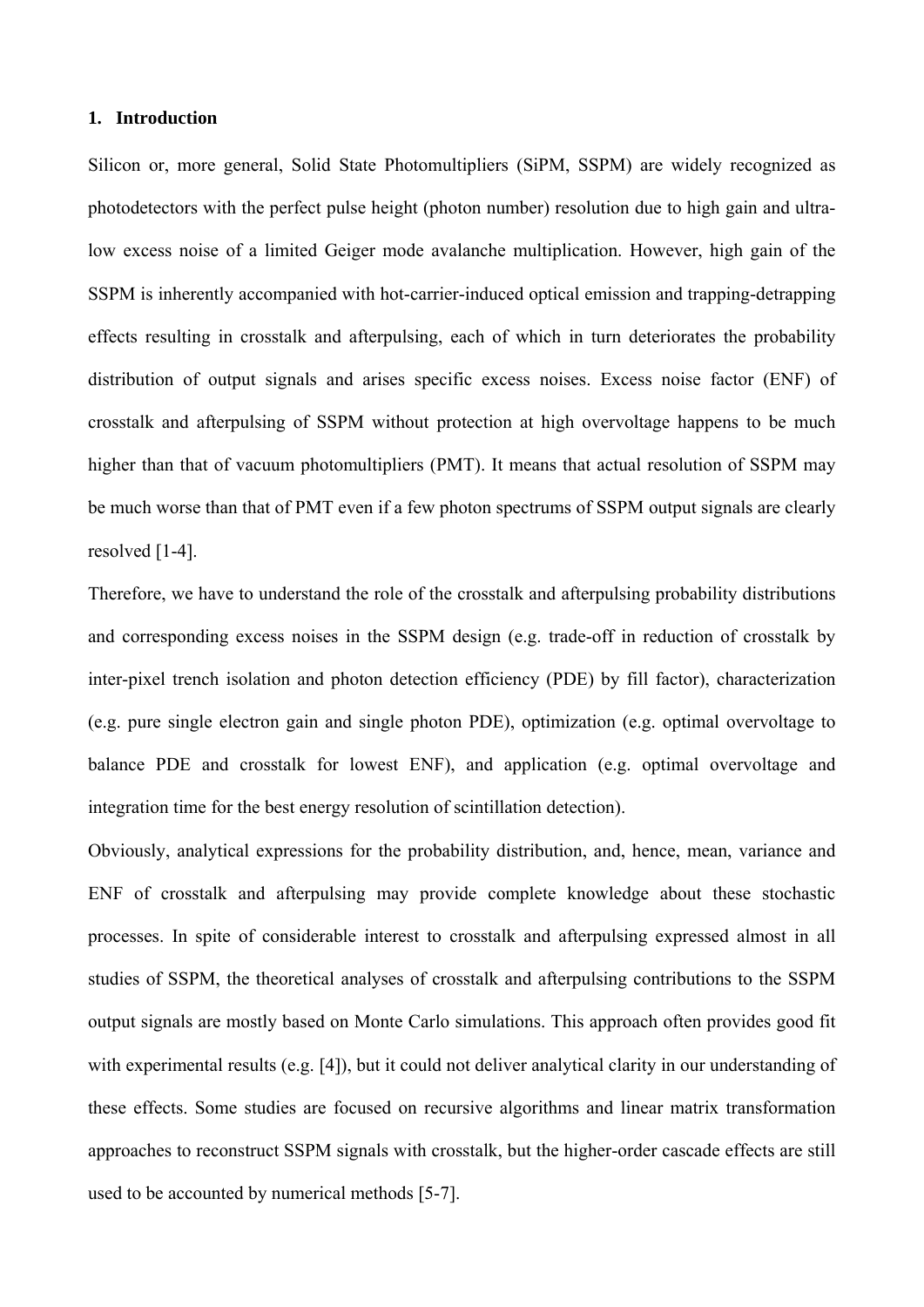This study presents and discusses the analytical models of crosstalk as branching Poisson processes based on the Borel distribution. These new models represent an advance on the geometric chain process models based on the geometric distribution of crosstalk events reported earlier [8]. Both approaches are comparatively applied to some known experimental results of previously published studies of the SiPM with crosstalk.

# **2. Analytical models of probability distribution**

# **2.1. General consideration**

Let us consider a general case of SSPM output signal statistics. We assume that any output pulse produced by any single fired pixel – so-called single electron response (SER) – is identical regardless the pixel triggering origin (dark electron, photoelectron, crosstalk). Appearance of SER is further referenced as an event. Simultaneously fired pixels yield multiple SER events. We assume that crosstalk events – secondaries – appear simultaneously with the initially fired pixels – primaries – due to photoelectron or dark electron triggering.

Total number of output SER events initiated by *N* primary events – random variable *X* – includes all primaries and all secondaries as follows:

$$
X = \sum_{i=1}^{N} (1 + C_i), \tag{1}
$$

where  $C_i$  – number of crosstalk events initiated by single primary event *i*.  $C_i$  are assumed to be independent identically distributed random variables independent from *N.*

However, applicability of these assumptions is limited. Independence in co-existence of several simultaneous crosstalk chains may be more or less expressed in case if for any crosstalk event in any chain the number of neighboring pixels available for triggering does not depend on number of chains. This case corresponds to the hypothesis of considerable long-distance optical crosstalk originated from infrared part of hot-electron photon emission spectrum as discussed in [9-10], for example, through reflections from back surface of SiPM substrate. In any case, the number of chains and the total number of output events *X* should be much less than number of the SiPM pixels.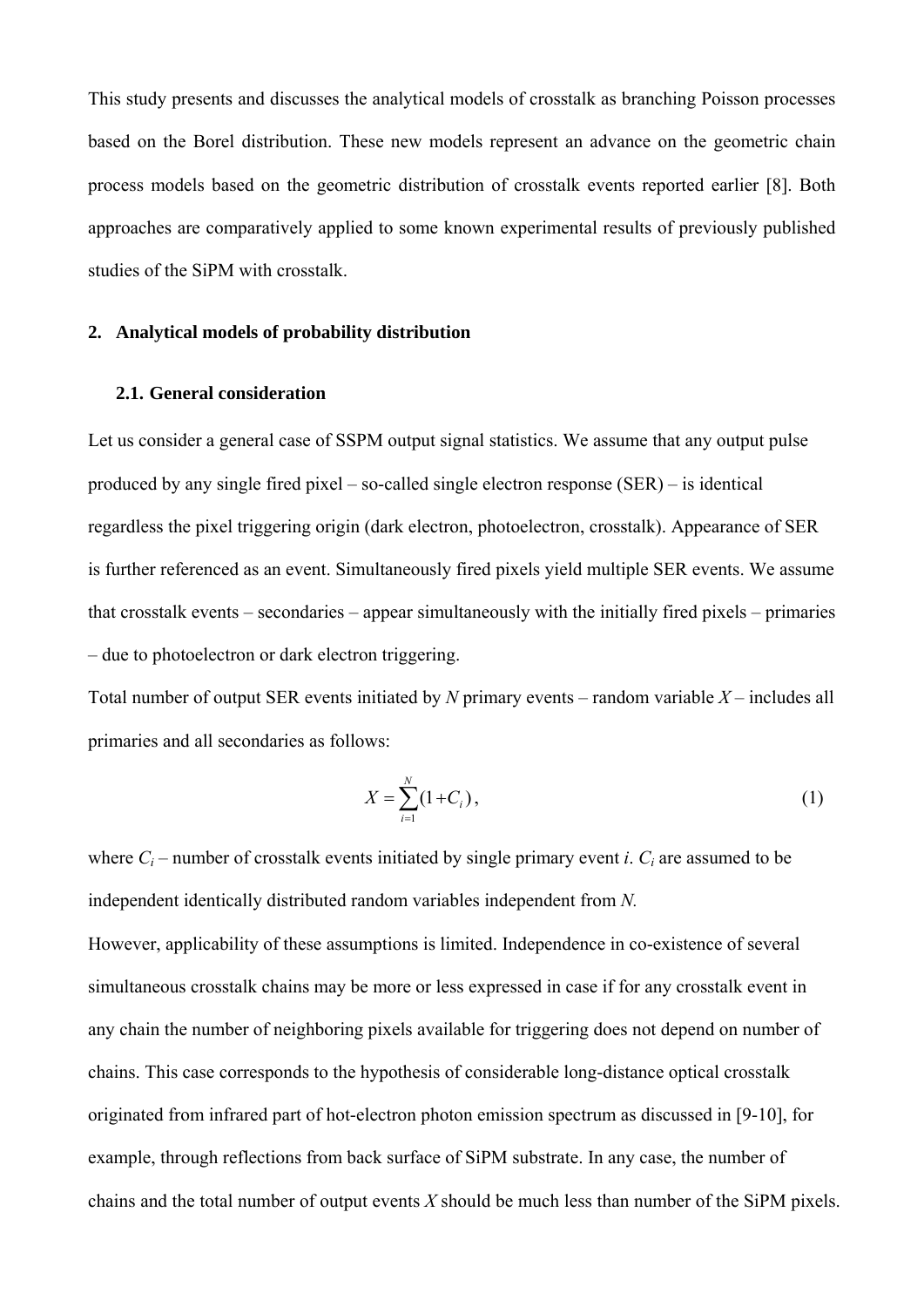Nevertheless, these assumptions allow to derive very simple analytical results, which may be useful at least as an upper margin estimation of crosstalk effects.

We are interested in common statistic properties of *X*, namely the probability distribution function *P(X=k)*, mean *E[X]*, and variance *Var[X]*. It should be noted that ENF of random output events has to be defined by two distinct ways depending on statistic nature of primary events.

If number of primary events *N* is a non-random (say,  $N=1$ ) as it happens in case if we measure SSPM output signal amplitude or charge histogram by triggering acquisition from 0.5 SER level (say, measuring dark counts) then *X* and *ENF(X)* are expressed as

$$
X = 1 + C_1,\tag{2}
$$

$$
ENF(X) = 1 + \frac{Var[X]}{E^2[X]}.
$$
\n(3)

This is well-known definition of ENF for, say, avalanche multiplication process, because in APD we consider gain (equal to *X*) resulting from single electron initiation of an avalanche.

Another approach should be used if *N* is a random number of primary events as it happens in photodetection. It means that the primaries themselves are a noisy input, which produces more noisy output due to contribution of noisy secondaries. Accordingly with this approach (well known for characterization of amplifiers), we have to define ENF as relative losses in signal to noise ratio (SNR) from input to output:

$$
ENF = \frac{SNR^{2}(N)}{SNR^{2}(X)} = \frac{E^{2}[N]/Var[N]}{E^{2}[X]/Var[X]}.
$$
\n(4)

In the most common photodetection case, the number of photons and then the number of photoelectrons follow Poisson distribution, so *E[N]=Var[N]*. However, both approaches (3) and (4) yield the same result in correspondence with Burgess variance theorem applied for random amplification process with Poisson input as, for example, discussed in [11].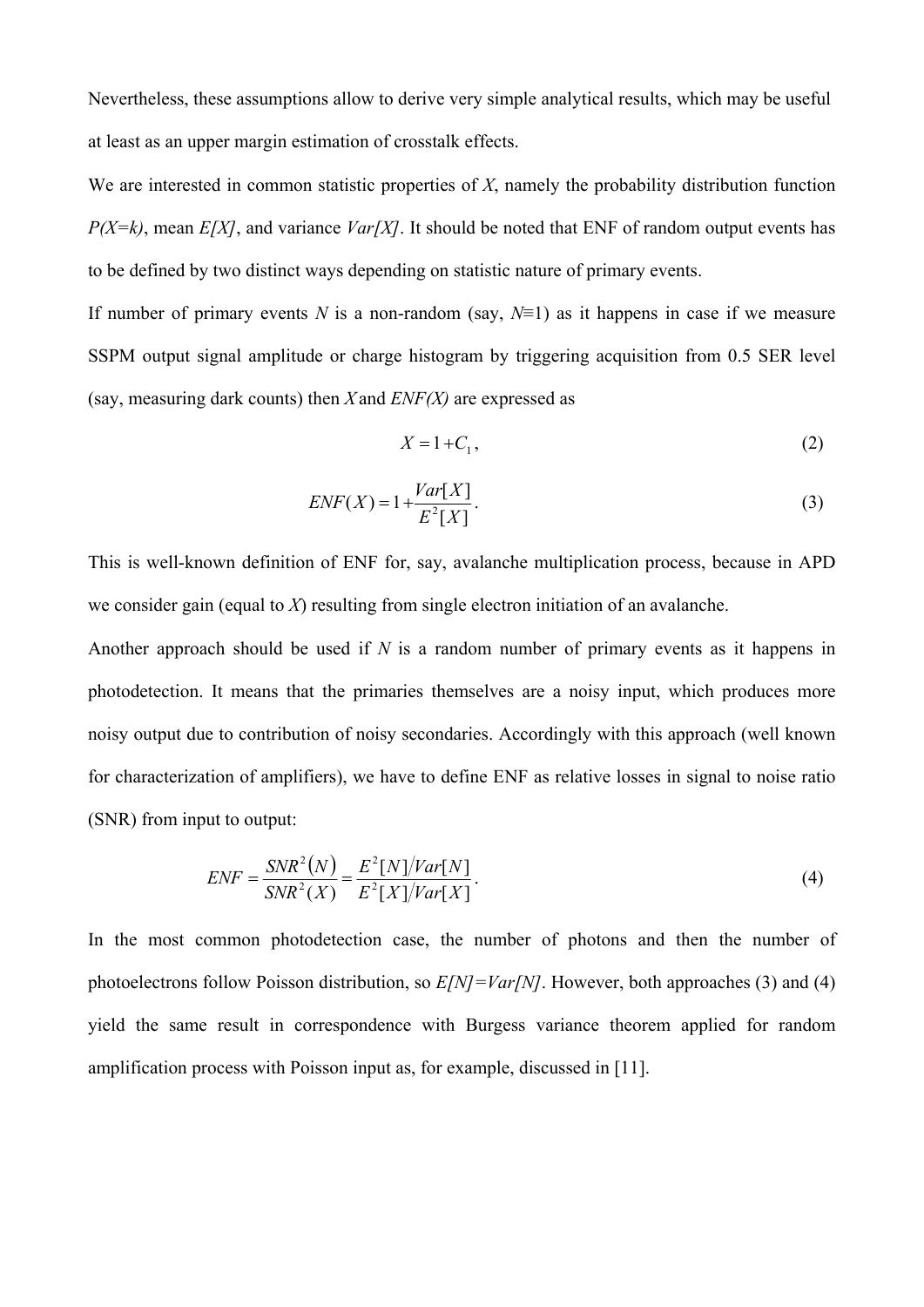#### **2.2. Geometric chain process**

If one primary event produces one chain of secondary events with the same probability *p* for each secondary event then total number of events *X* obeys geometric distribution. This model is based on assumption that one preceding event may produce 0 or 1 succeeding event only (no double, triple etc. successors in one generation). This situation is shown in upper left scheme of Table 1 as a single chain consisting of the single primary event (black circle) then the first and the second crosstalk events (gray circles), and absence of the third crosstalk event (empty circle). Such model looks rather relevant for afterpulsing processes when the initially triggered pixel may be either retriggered or not, and every new triggering has to "erase" its previous trapping state. This is also applicable for crosstalk at low p, if we could consider probability of double events  $\sim p^2$  as negligible. In photon detection case, if the number of primary events *N* is a Poisson random variable with the mean *μ* then *X* follows Compound Poisson distribution, as it was shown in [8] using generating function approach. Upper left scheme of Table 1 reflects this case as random number of geometric chains  $(1, 2, 3, \ldots)$  with random crosstalk events in each  $(0, 1, 2, \ldots)$ .

| <b>Crosstalk</b><br><b>Models</b>                                        | Single primary event N=1<br>e.g. SSPM Dark Spectrum                                                                                 | Poisson number of primaries $\langle N \rangle = \mu$<br>e.g. SSPM Photon Spectrum |
|--------------------------------------------------------------------------|-------------------------------------------------------------------------------------------------------------------------------------|------------------------------------------------------------------------------------|
| <b>Geometric</b><br><b>Chain</b><br><b>Crosstalk</b><br><b>Process</b>   | Non-random (Dark) event<br><b>Primary</b><br>Random CT events<br>$1^{\rm st}$<br><b>CT</b><br>2 <sup>nd</sup><br><b>CT</b><br>No CT | <b>Random primary (Photo) events</b><br>Random CT events                           |
| <b>Branching</b><br><b>Poisson</b><br><b>Crosstalk</b><br><b>Process</b> | Non-random (Dark) event<br>Random CT events                                                                                         | <b>Random primary (Photo) events</b><br>Random CT events<br>Ō                      |

**Table 1.** Schematic overview of the crosstalk process models.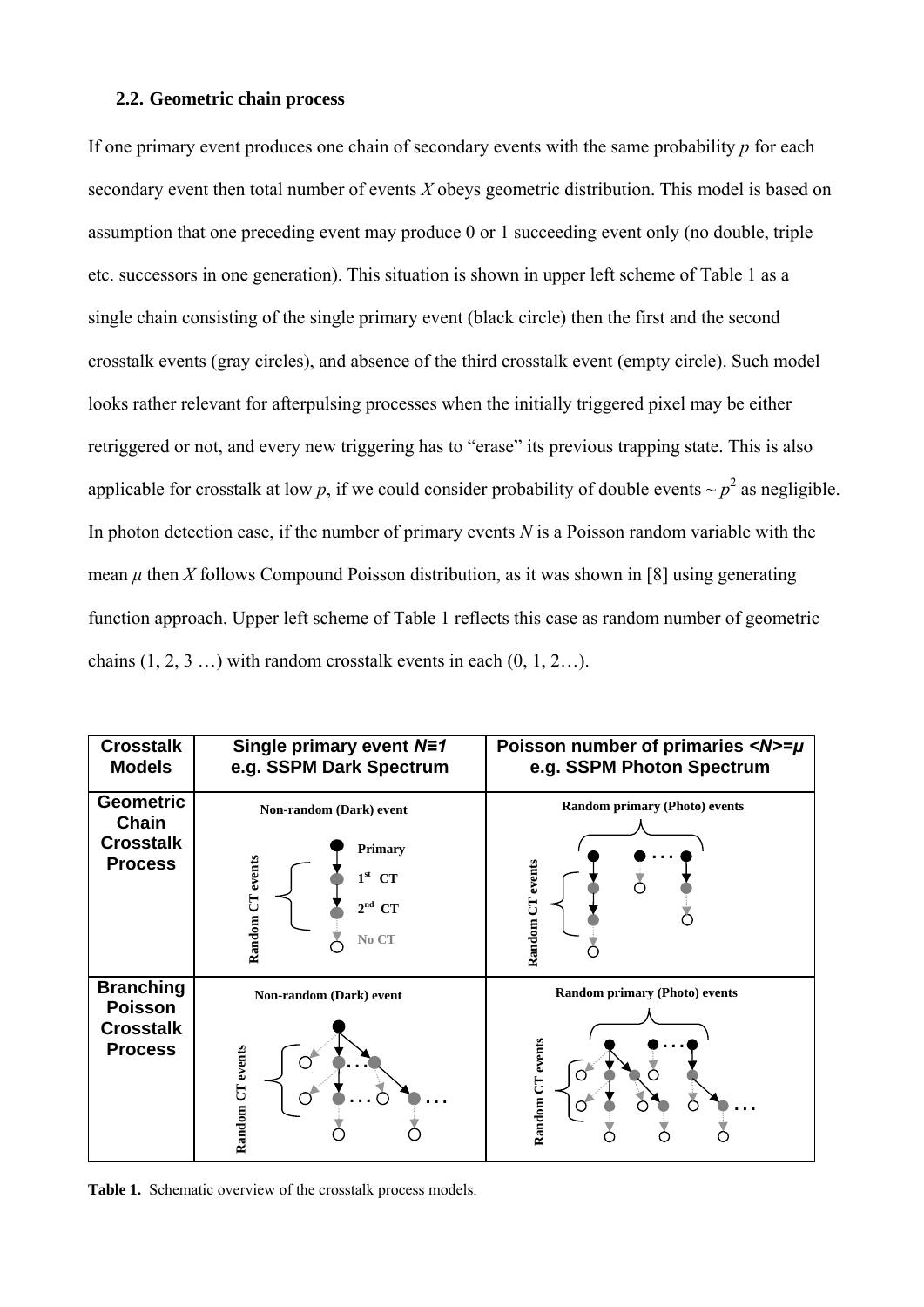## **2.3. Branching Poisson process**

However, it would be reasonable to consider crosstalk events as a result of a large number of trials to trigger neighboring pixels with small probability of success in each trial thus assuming Poisson distribution of the successful trials in a single (direct) generation of succeeding events. It means that one preceding event produces Poisson distributed random number of succeeding events and then again, until extinction, representing a branching Poisson process, as shown in lower left scheme of Table 1.

Probability distribution of *X* in branching processes may be found using recursive generating function approach. In case of Poisson distributed number of single (direct) generation successors with the mean  $\lambda$ , the total number of events *X* originated from single non-random primary event follows the Borel distribution.

Moreover, in case of Poisson distributed primary events *N* with the mean *μ* the total number of all events *X* is found to be a compound Poisson sum of Borel distributed random variables (lower right scheme of Table 1). Thus, the statistics of *X* are governed by Generalized (Lagrangian) Poisson distribution [12].

| Essential expressions of our interest for the both models are summarized in Table 2. |  |  |  |  |  |  |  |  |  |  |  |  |
|--------------------------------------------------------------------------------------|--|--|--|--|--|--|--|--|--|--|--|--|
|--------------------------------------------------------------------------------------|--|--|--|--|--|--|--|--|--|--|--|--|

| <b>Distribution</b>           | Geometric chain process                                    |                                   | <b>Branching Poisson process</b>                                 |                                                                              |  |  |
|-------------------------------|------------------------------------------------------------|-----------------------------------|------------------------------------------------------------------|------------------------------------------------------------------------------|--|--|
| Primary event<br>distribution | Non-random<br>single $(N=1)$                               | Poisson $(\mu)$                   | Non-random single<br>$(N\equiv 1)$                               | Poisson $(\mu)$                                                              |  |  |
| Total event<br>distribution   | Geometric $(p)$                                            | Compound<br>Poisson $(\mu, p)$    | Borel $(\lambda)$                                                | Generalized Poisson ( $\mu$ , $\lambda$ )                                    |  |  |
|                               |                                                            | Ref. [8]                          | $(\lambda \cdot k)^{k-1} \cdot \exp(-k \cdot \lambda)$           | $\mu \cdot (\mu + \lambda \cdot k)^{k-1} \cdot \exp(-\mu - k \cdot \lambda)$ |  |  |
| $P(X=k)$                      | $p^{k-1} \cdot (1-p)$ Ref. [8]<br>$k = 1, 2$ $k = 0, 1, 2$ |                                   | k!<br>$k = 1, 2$                                                 | k!<br>$k = 0, 1, 2$                                                          |  |  |
| E[X]                          | $1-p$                                                      | $\mu$<br>$1-p$                    | $1 - \lambda$                                                    | $\frac{\mu}{\sigma}$<br>$1-\lambda$                                          |  |  |
| Var[X]                        | $\frac{p}{(1-p)^2}$                                        | $\frac{\mu \cdot (1+p)}{(1-p)^2}$ | $\lambda$<br>$(1-\lambda)^3$                                     | $\frac{\mu}{(1-\lambda)^3}$                                                  |  |  |
| <b>ENF</b>                    | $1+p$                                                      |                                   | $\sim 1 + p + \frac{3}{2} p^2 + o(p^3)$<br>$\frac{1}{1-\lambda}$ |                                                                              |  |  |

**Table 2.** Summary of the essential analytical expressions for the crosstalk affected SiPM signals.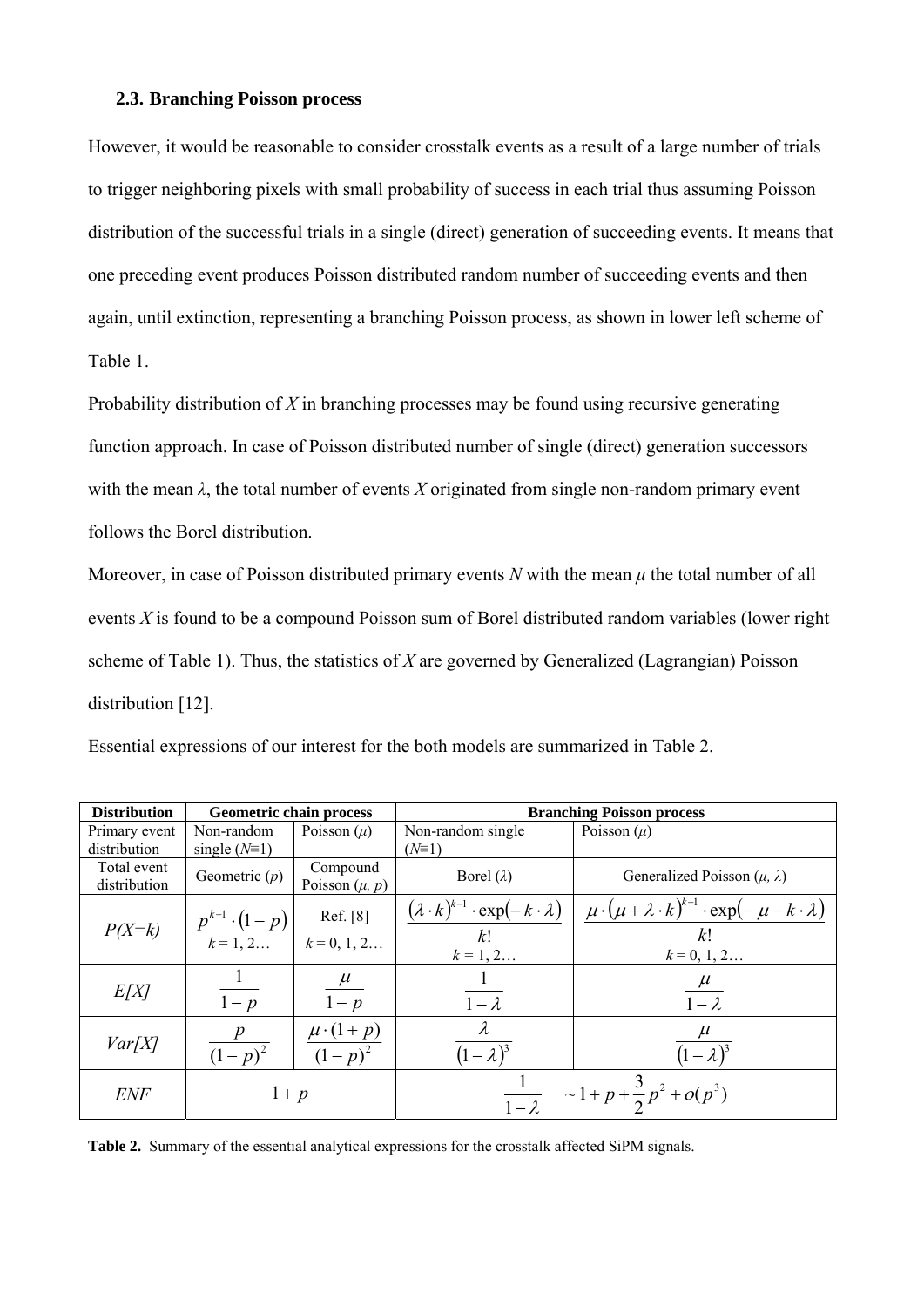### **3. Models and experiments**

#### **3.1. Dark-event-initiated distribution**

The most direct way to compare the models with experimental results is a single-primary-eventinitiated distribution analysis. It is often based on measurements of Dark Count Rate (DCR) vs. counter threshold level representing complementary cumulative distribution function of the crosstalk itself (if overlapping of dark counts is negligible). The highest achieved threshold level (likely known for today) in such experiments is reported in [1] for  $5x5$  mm<sup>2</sup> SiPM without crosstalk suppression at -61<sup>°</sup>C, and this result is reproduced in Fig.1 (open circles).

In order to compare the model with the experiment, crosstalk probability *p* is calculated from two points in experimental data accordingly widely used estimation (including [1]):

$$
p = \frac{DCR(1.5SER)}{DCR(0.5SER)}.\tag{5}
$$

However, (5) is valid only for negligible probability of the primary event coincidence (low DCR). Fitting parameters *p* and *λ* for geometric and Borel distributions follow relations:



$$
P(X > 1) = 1 - P_{\text{geom}}(X = 1) = 1 - P_{\text{borel}}(X = 1) = p = 1 - \exp(-\lambda). \tag{6}
$$

**Fig. 1.** DCR dependence on the counter threshold level in fired pixels (complementary cumulative distribution function of crosstalk events) measured for the 1600 pixels 5x5 mm<sup>2</sup> SiPM for MAGIC at -61 $^{\circ}$ C [1] in comparison with the analytical models.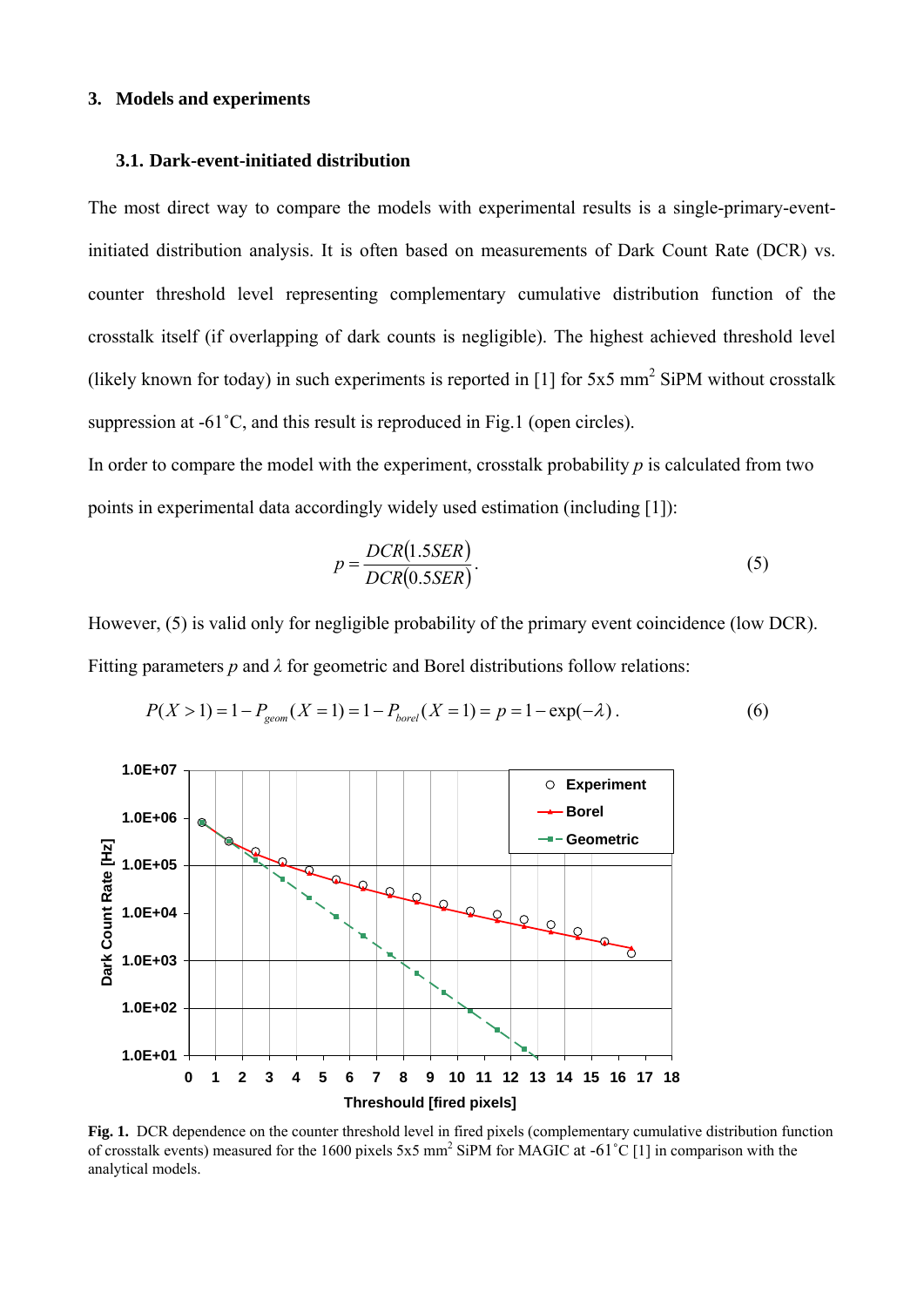Thus, crosstalk probability *p* is found to be 40% and mean number of crosstalk events in a single generation  $\lambda \sim 0.51$ , then these values are used as a single fitting parameter for the model plots correspondingly. As shown, the Borel model fits well to the whole data set, but the geometric one cannot explain heavy tail at all.

#### **3.2. Multi-photon-initiated distribution**

The second way to compare the models with experimental results is based on a random-primaryevent-initiated distribution measured in form of a short few photon pulse detection spectrum representing probability mass function of SSPM output signals. In this case, the crosstalk manifests itself as a deviation from pure Poisson law, i.e. as a supplementary effect. One of the most relevant example of such measurement (dynamic range of  $10^4$ , 11 fired pixels resolved) is presented in [6] for the 400 pixel MPPC (C10507-11-050U), and it is reproduced in Fig.2 (open circles). Both geometric chain and branching Poisson models are in a good agreement with the experiment because Borel distribution approaches to geometric one at low  $p \left( \sim 9\% \right)$ , and both of them coincide with the Poisson law at  $p = 0$ .



**Fig. 2.** A few photon detection spectrum at  $\mu = 1.66$  (probability mass function of output signals with crosstalk) measured for the 400 pixels 1x1 mm<sup>2</sup> MPPC (C10507-11-050U) [6] in comparison with the analytical models.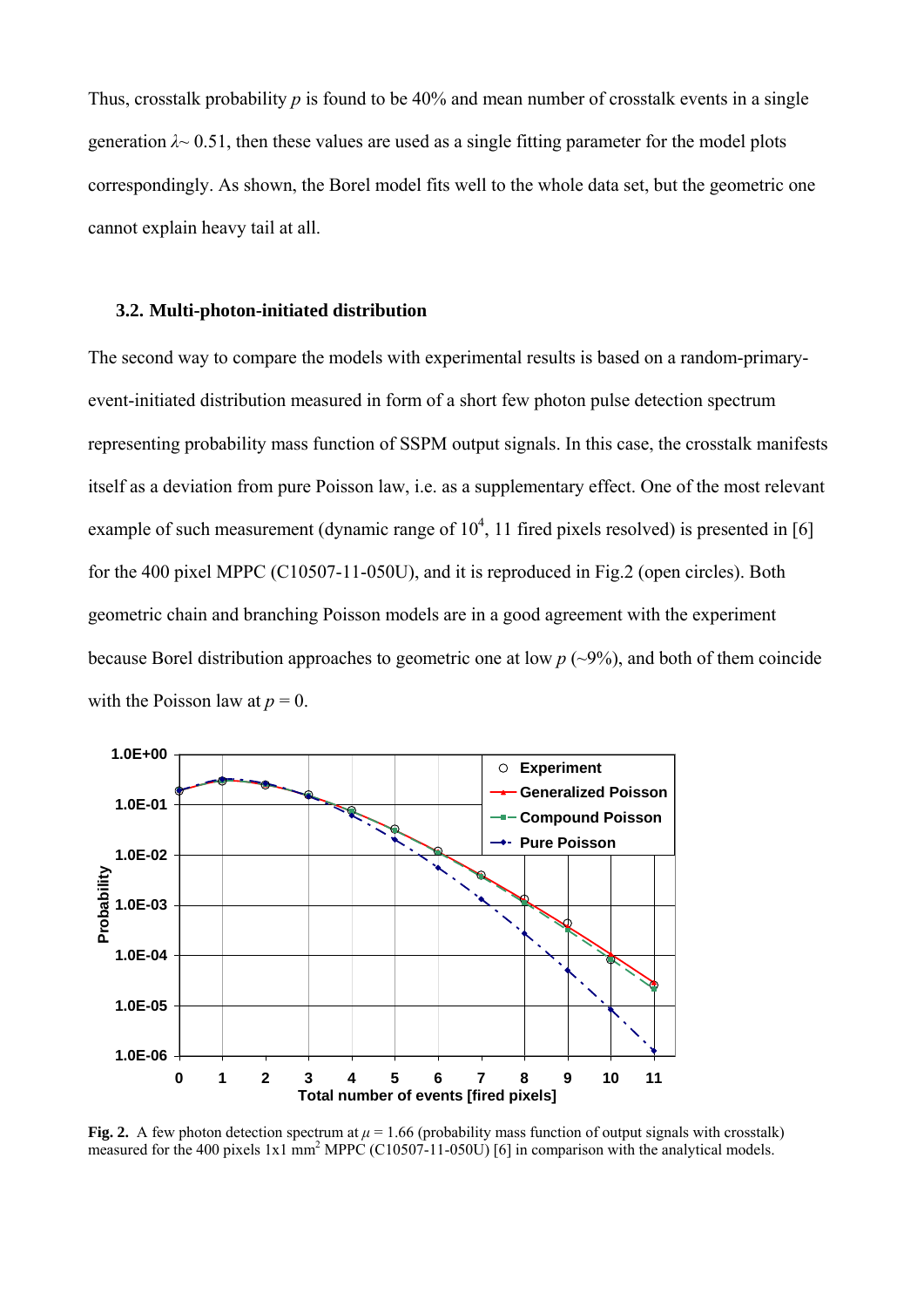#### **3.3. Excess noise factor of multi-photon detection**

Analysis of ENF is an indirect way of model verification, but it is very important for SSPM applications. Branching Poisson process model predicts less optimistic and more realistic behavior of ENF than geometric chain model, namely super-linear dependence *ENF(p)* providing better agreement with the experiments [1, 3, 4, 13]*.*

An example of ENF dependence on crosstalk probability *p* is presented in Fig. 3, where Monte Carlo simulation results given in [4] are compared with the models using dependence of *p* on bias voltage from [4]. It should be mentioned that the Monte Carlo simulation approach in [4] assumes that contributions from excess noise of avalanche multiplication and dark noise are included in the resulting *ENF.* Obviously, as soon as the model ENF plots account for pure crosstalk contribution only, they appear to be lower than total ENF of SiPM under study at overvoltage  $\leq 2$  V. However, SSPM saturation due to limited number of pixels would result in limited development of crosstalk process and thus lower *ENF* than predicted by the branching Poisson model. Particularly, it seems to be reflected in Fig. 3 as overestimated branching Poisson *ENF* plot at overvoltage > 2 V.



**Fig. 3.** Excess noise factor of SiPM simulated at 100 photons pulse detection in 540 ns gate for the 667 pixels 1.3x1.3 mm<sup>2</sup> MPPC for T2K [4] in comparison with the analytical models (Monte Carlo simulation also includes noise contributions resulting from avalanche multiplication and dark counts).